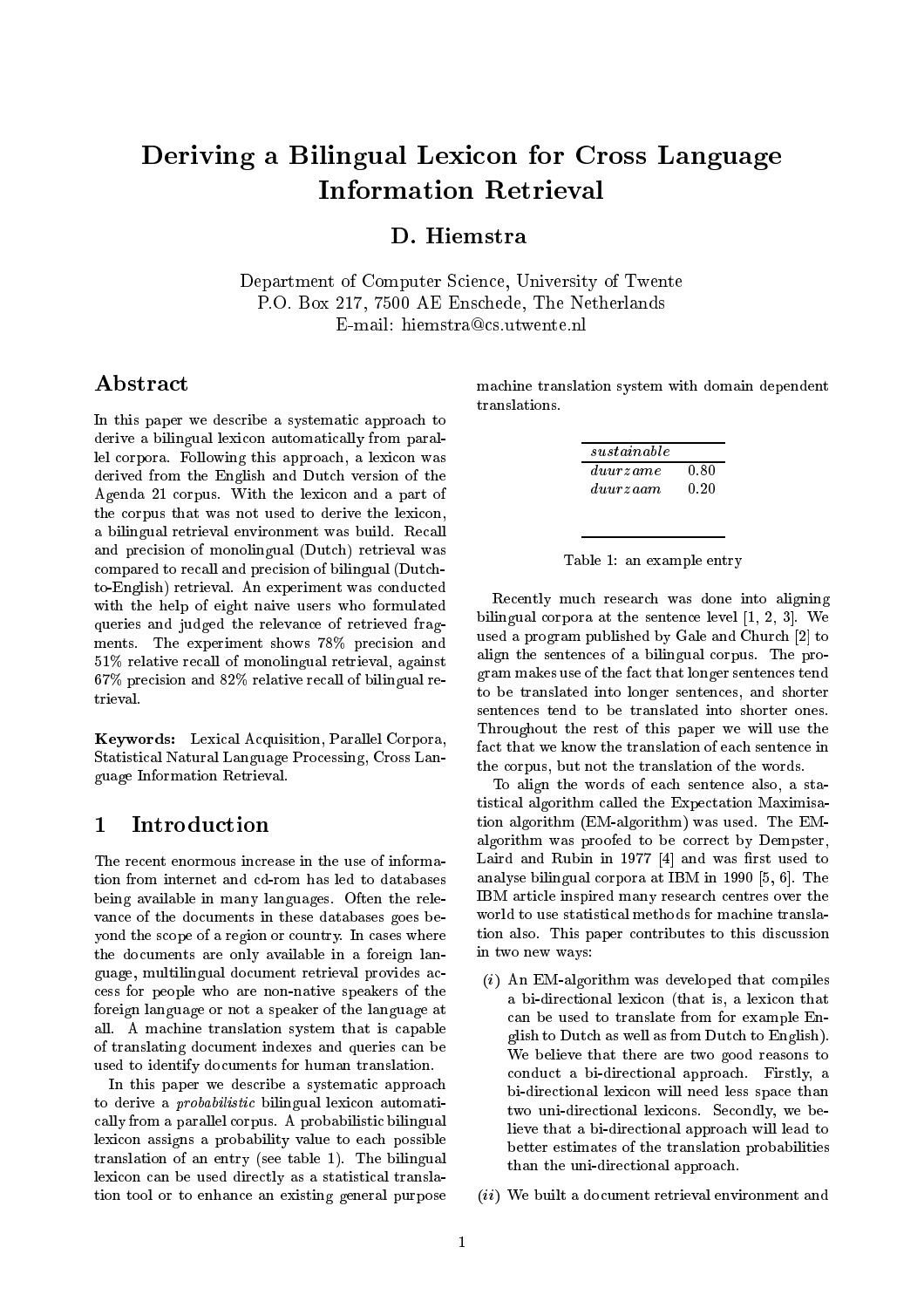compared recall and precision of a monolingual (Dutch) retrieval engine to recall and precision of a bilingual (Dutch-to-English) retrieval engine. The bilingual lexicon, compiled with the EM-algorithm from a parallel corpus, was used to translate Dutch queries automatically to corresponding English queries. The experiment was conducted with the help of eight naive users who formulated the queries and judged the relevance of the retrieved documents.

The rest of the paper is organised as follows: In section 2 we will give an informal description of the probability model and the estimating algorithm. Section 3 gives a detailed description of the conducted experiments. Finally, section 4 will conclude with some final remarks.

# 2 Assigning probabilities to translations

The problem of modelling the translation of sentences may, to some extend, be compared to problems in medicine and social sciences. In much of these studies a population of people is categorised in for example, whether a smoker or not and different types of cancer. Frequently the physician collecting such data is interested in the relationships or associations between pairs of such categorical data.

We will do something like that in this paper. Suppose we want to study the bilingual corpus of table 2 that consists of four pairs of Dutch and four pairs of English sentences which are each others translation.

| He waits. | Hij wacht. |
|-----------|------------|
| you wait. | jij wacht. |
| he can.   | hij kan.   |
| you can.  | jij kunt.  |

Table 2: an example corpus

A statistical approach will be taken. We assume that the corpus consists of randomly drawn samples of English-Dutch translations. To every pair of sentences  $(E, D)$  in the corpus a probability measure P (E ; D) will be assigned to be interpreted as the probability that the sentence pair  $(E, D)$  appears in our corpus as a translation pair. We expect the probability  $P(E, D)$  to be very small for pairs like (hij wacht, you can) and relatively large for pairs like  $(iii)$ kunt, you can) In the following sections three aspects of the approach will be emphasized. Section 2.1 de fines how to model the observations of sentence pairs in the corpus. In section 2.2 the EM-algorithm will be defined to estimate the unknown parameters of the model. Section 2.3 gives a method to approximate the E-step of the algorithm in reasonable time.

## 2.1 The translations model

Just like the physician has to diagnose the condition of the patient he examines ("what type of cancer does this patient have?"), we will assign an equivalence class to every word we observe. If some form of morphological analysis is performed we might want to assign the words wait and waits to the same equivalence class. Between words that fall into the same equivalence class exists an equivalence relation, i.e. the words share a certain property. In table 2 the words wait and waits share the same meaning.

In the experiment, as little linguistic knowledge as possible was used. Therefore every different word was assigned to a separate equivalence class, so for example morphological related words like wait and waits were treated as two (entirely) different words. Case-distinction of letters will not be made. For example, the words he and He were assigned to the same equivalence class. In the example corpus, there are five different English words and also five different Dutch words. This makes a total of twenty-five possible translations. that will be displayed in a so-called contingency table.

|                | he       | waits    | you | wait | can      |                   |
|----------------|----------|----------|-----|------|----------|-------------------|
| hij            | $n_{11}$ | $n_{12}$ | .   |      | $n_{1c}$ | $n_{1}$           |
| $\emph{wacht}$ | $n_{21}$ |          |     |      |          | $n_{2}$           |
| jij            |          |          |     |      |          |                   |
| $_{kan}$       |          |          |     |      |          |                   |
| kunt           | $n_{r1}$ | $\cdots$ |     |      | $n_{rc}$ | $n_r$             |
|                | $n_{.1}$ | $n_{.2}$ | .   |      | $n_{.c}$ | $n_{\cdot \cdot}$ |

Table 3: contingency table for the example corpus

The cell frequencies  $n_{ij}$  in the table represent the number of times the English word <sup>i</sup> and the Dutch word  $j$  are each others translation in the corpus. The marginal totals  $n_i$  represent the number of times the English word  $i$  appears in the corpus. The marginal totals  $n_{i,j}$  represent the number of times the Dutch word  $j$  appears in the corpus. In terms of cell frequencies  $n_{ij}$  the marginal totals are given by:

$$
n_{i.} = \sum_{j=1}^5 n_{ij}, \ \ n_{.j} = \sum_{i=1}^5 n_{ij} \qquad \qquad (1)
$$

Each cell frequency  $n_{ij}$  will be assigned an unknown probability parameter  $p_{ij}$  which is the probability that the English word  $i$  and the Dutch word  $j$ appear in the corpus as a translation pair. To define the probability measure  $P$  as a function of the observations  $n_{ij}$  and the parameters  $p_{ij}$  it is assumed that the word translation pairs in a sentence pair 'appear' independently of each other. Furthermore a sentence is modelled as a collection of words, i.e. there is no sequence between words or translation pairs of words. Finally we assume that each word in one language is alligned to only one word in the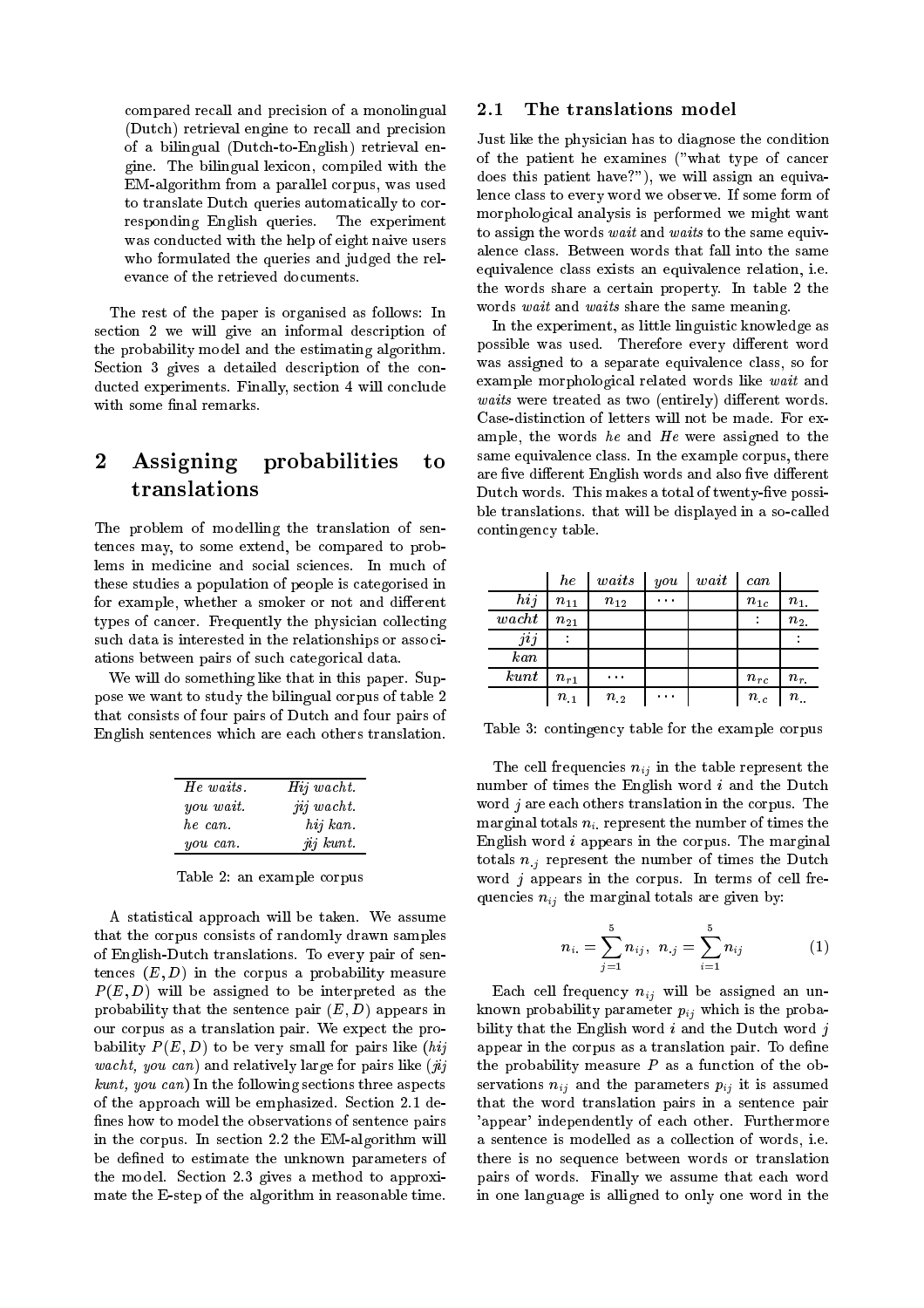other language, and vice versa. These three assumptions lead to the following model of the probability measure  $P$ :

$$
P(N = n_{11} \cdots n_{rc}) = \frac{n_{..}!}{n_{11}! \cdots n_{rc}!} \prod_{i=1}^{r} \prod_{j=1}^{c} p_{ij}^{n_{ij}} \quad (2)
$$

Equation 2 is the well known multinomial distribution and its unknown parameters  $p_{ij}$  form the probabilistic bilingual lexicon we are looking for. The estimate  $\hat{p}_{ij}$  of  $p_{ij}$  that makes the observations as likely as possible is given by

$$
\hat{p}_{ij} = \frac{n_{ij}}{n_{..}} \tag{3}
$$

which is the maximum likelihood estimate of the unknown parameters.

#### $2.2$ The EM-algorithm

Every observation in the parallel corpus must be represented by Table 3. However, the information needed to fill table 3 is not explicitly present in the observations. The observations are incomplete, i.e. the marginal totals  $n_i$  and  $n_i$  of the cell frequencies  $n_{ij}$  are known, but the cell frequencies themselves are unknown. Table 4 shows the incomplete observation of the first sentence in the example corpus. For convenience, cell frequencies that are 0 are not displayed.

|                         | $_{he}$ | waits | you | $wait$ | can |  |
|-------------------------|---------|-------|-----|--------|-----|--|
| hij                     | Ω       | റ     |     |        |     |  |
| $\emph{wacht}$          | ഩ       | ഩ     |     |        |     |  |
| $_{\jmath\imath\jmath}$ |         |       |     |        |     |  |
| $_{kan}$                |         |       |     |        |     |  |
| kunt                    |         |       |     |        |     |  |
|                         |         |       |     |        |     |  |

Table 4: incomplete observation of (he waits, hij wacht)

Given the marginal totals  $n_i$  and  $n_i$  and the probability parameters  $p_{ij}$  it is possible to compute the expected values of the cell frequencies  $E(N|n_1 \cdots n_r, n_{.1} \cdots n_{.j}, p_{11} \cdots p_{rc})$ . This seems a serious problem. Without the probability parameters  $p_{ij}$ , the expected cell frequencies  $n_{ij}$  cannot be calculated. Without the cell frequencies  $n_{ij}$ , the maximum likelihood estimate of the probability parameters  $p_{ij}$  (equation 3) cannot be calculated.

From the definition of the EM-algorithm  $[4]$  the following iterative solution can be constructed.

- $(i)$  Take an initial estimate of the probability parameters.
- (*ii*) Expectation-step: For each sentence, calculate the expected cell frequencies given the marginal totals and the probability parameters.
- (iii) Maximisation-step: Add the expected observations and calculate the maximum likelihood estimate as defined by equation 3.
- $(iv)$  Repeat  $(ii)$  and  $(iii)$  until the probability parameters do not change signicantly anymore.

If no linguistic knowledge is used, initially every word pair is equally likely as a translation. For the example corpus of table 2 the initial estimate then must be  $p_{ij} = \frac{1}{25}$  for each possible *i* and *j*. Table 5 and

|                  | he      | waits | $_{you}$ | wait | can |   |
|------------------|---------|-------|----------|------|-----|---|
| hij              | 1.0     | 0.5   |          |      | 0.5 | 2 |
| $\mathit{wacht}$ | $0.5\,$ | 0.5   | $0.5\,$  | 0.5  |     | າ |
| jij              |         |       | 1.0      | 0.5  | 0.5 |   |
| $\it kan$        | $0.5\,$ |       |          |      | 0.5 |   |
| kunt             |         |       | 0.5      |      | 0.5 |   |
|                  | 2       |       | 2        |      | າ   |   |

Table 5: expected complete observation of the corpus in the first iteration

6 give an impression of the way the algorithm behaves on the simple example corpus of table 2. After five iterations of the algorithm the parameters of the model do not change signicantly anymore.

|                 | he  | waits   | you | $wait$  | can     |  |
|-----------------|-----|---------|-----|---------|---------|--|
| hij             | 2.0 |         |     |         |         |  |
| $\emph{wacht}$  |     | $1.0\,$ |     | $1.0\,$ |         |  |
| $\cdots$<br>jij |     |         | 2.0 |         |         |  |
| $\it kan$       |     |         |     |         | $1.0\,$ |  |
| kunt            |     |         |     |         | $1.0\,$ |  |
|                 | റ   |         |     |         |         |  |

Table 6: expected complete observation of the corpus in the fifth iteration

#### $2.3$ Approximation of the E-step

The EM-algorithm we defined in the previous section works fine on the example corpus of table 2 because it has very short sentences. Calculating the expectation of a random variable requires summing over all possible values of that random variable. The number of possible alignments of a sentence pair increases exponentially with the length  $l$  of both sentences. The average number of words per sentence in the corpus that was used in the experiments is more than 20. On a sentence pair of which both sentences have the same length  $l$ , the number of possible alignments is  $20:$   $>$  10<sup>--</sup>. Decause this cannot be calculated in reasonable time, it is necessary to approximate the E-step of the algorithm.

A very old way to nd missing values in l-l contingency table is the *iterative proportional fitting proce* $dure$  (IPFP). This algorithm was probably first described in 1937 by Kruithof [7]. The basic IPFP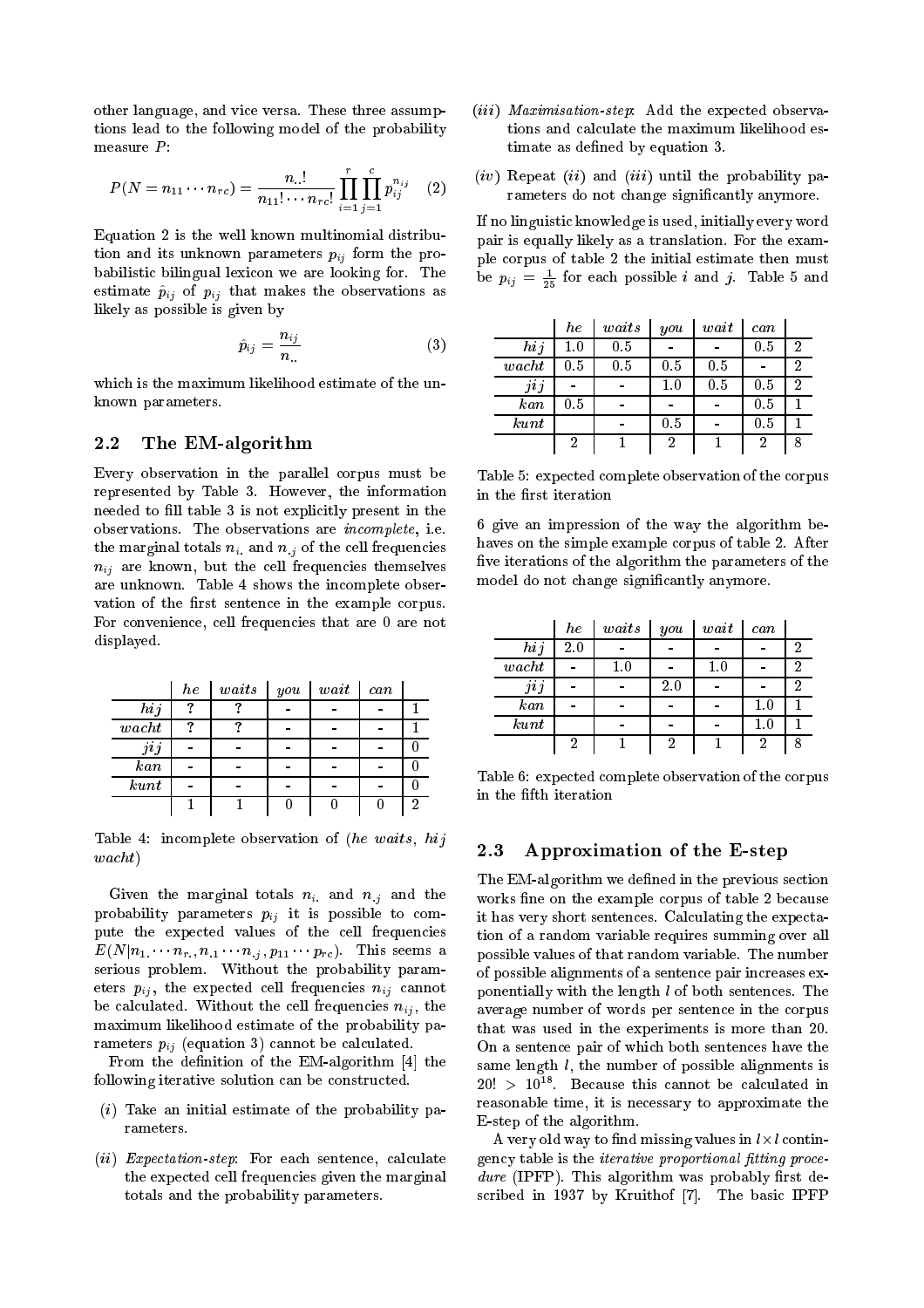takes a contingency table with initial cell frequencies  $n_{i,j}^{<\sim}$  and sequentially scales the table to satisfy the observed data minimum  $\{y_1, \ldots, y_n\}$  . We assume that the theory marginal totals  $n_i^{\cdot\cdot}$  and  $n_{i}^{\cdot}$  are not yet in correspondence with the observed data mixed  $\ldots$  , the observed data mixed and  $\ldots$ pth iteration of the algorithm consists of two steps which form:

$$
n_{ij}^{(p,1)} = n_{ij}^{(p-1,2)} \cdot m_{i.}/n_{i}^{(p-1,2)}
$$
  
\n
$$
n_{ij}^{(p,2)} = n_{ij}^{(p,1)} \cdot m_{.j}/n_{.j}^{(p,1)}
$$
\n(4)

The first superscript refers to the iteration number, and the second to the step number within iterations. The algorithm continues until the observed data  $m_i$ . and  $m_{,j}$  and the marginal totals  $n_i^{(r)}$  and  $n_{,j}^{(r)}$  are sufficiently close. The IPFP will work on a partial contingency table containing only those words that appeared in the sentence pair.

Succes of the approximation depends heavily on the initial estimate of the IPFP. An initial estimate that proofed to be succesfull is based on taking together equivalence classes.

$$
n_{ij}^{(0)} = \frac{p_{ij}(p_{..} - p_{i.} - p_{.j} + p_{ij})}{(p_{i.} - p_{ij})(p_{.j} - p_{ij})}
$$
(5)

The marginal probability parameters  $p_i$  and  $p_j$  are defined according to the marginal totals in equation  $\mathbf{1}$ .

## 2.4 Discussion

The algorithm we constructed combines EM with IPFP. Both algorithms are commonly used for maximum likelihood estimation in log-linear models. In this paper IPFP is used to replace the exact calculation of the E-step of EM by an approximation that satisfies the observed marginal totals. We do not have theoretical proof that, given the observations in the corpus, the algorithm indeed converges to the most likely solution of the model. However, preliminary results [8] indicate better performance than the algorithm developed at IBM.

## 3 Experimental results

To test the performance of the algorithm, we compiled a bilingual probabilistic lexicon from the parallel English and Dutch version of Agenda 21. Agenda 21 is an international document available in more than 80 languages reflecting the results of the United Nations Conference on ecology in 1992 in Rio de Janeiro. It contains guiding principles for sustainable development, covering topics such as deforestation, biological diversity, etc.

Only half the corpus was used to derive the lexicon. To test the lexicon in a bilingual retrieval environment, the other half of Agenda 21 was used to build a bilingual document base. Recall and precision of a monolingual (Dutch) retrieval engine were compared to recall and precision of a bilingual (Dutch-to-English) retrieval engine. The following sections give a detailed description of the conducted experiments.

### 3.1 Compiling the bilingual lexicon

The training corpus consisted of 4664 parallel sentences. With the training corpus, a bilingual lexicon was compiled consisting of 3854 English words and 5462 Dutch words. More than 21 million unknown parameters were estimated.

The algorithm presented above expects the English and the Dutch sentences to be of equal length. Because the sentences almost never have the same length, the assumption was made that some words are not translated at all. To model this assumption, a special (null) word was introduced for each language. If the length of, for example, the English sentence was smaller than the length of the parallel Dutch sentence, the English sentence was filled up with the special  $(null)$  words.

| the        |            | de.            |      |
|------------|------------|----------------|------|
| de.        | 0.68       | the            | 0.49 |
| het        | 0.14       | (null)         | 0.38 |
| (null)     | 0.03       | οf             | 0.02 |
| in         | 0.01       | to             | 0.01 |
| te.        | 0.01       | a <sub>s</sub> | 0.01 |
| aanmerking | $\rm 0.01$ | in             | 0.01 |

Table 7: example entries of function words

Table 7 gives an examples of the results of the algorithm on an English and a Dutch function word after six training steps. The six most probable translations of the entry are displayed, together with the probability of each possible translation. The algorithm found out that the definite article the has the two most probable Dutch translations de and het, which is, by the way, correct. It is also quite probable that a definite article in either language is not translated in the other language. Still, some errors are made with low probability. Table 8 shows how

| local        |      | duurzame       |      |
|--------------|------|----------------|------|
| plaatselijke | 0.51 | sustainable    | 0.93 |
| lokale       | 0.24 | unsustainable  | 0.02 |
| lokaal       | 0.15 | renewable      | 0.02 |
| plaatselijk  | 0.09 | consumption    | 0.01 |
| maken        | 0.01 | sustainability | 0.01 |

Table 8: example entries of morphologically related words and synonyms

the algorithm handles morphologically related words and synonyms. Morphology and synonyms often get special attention in information retrieval systems.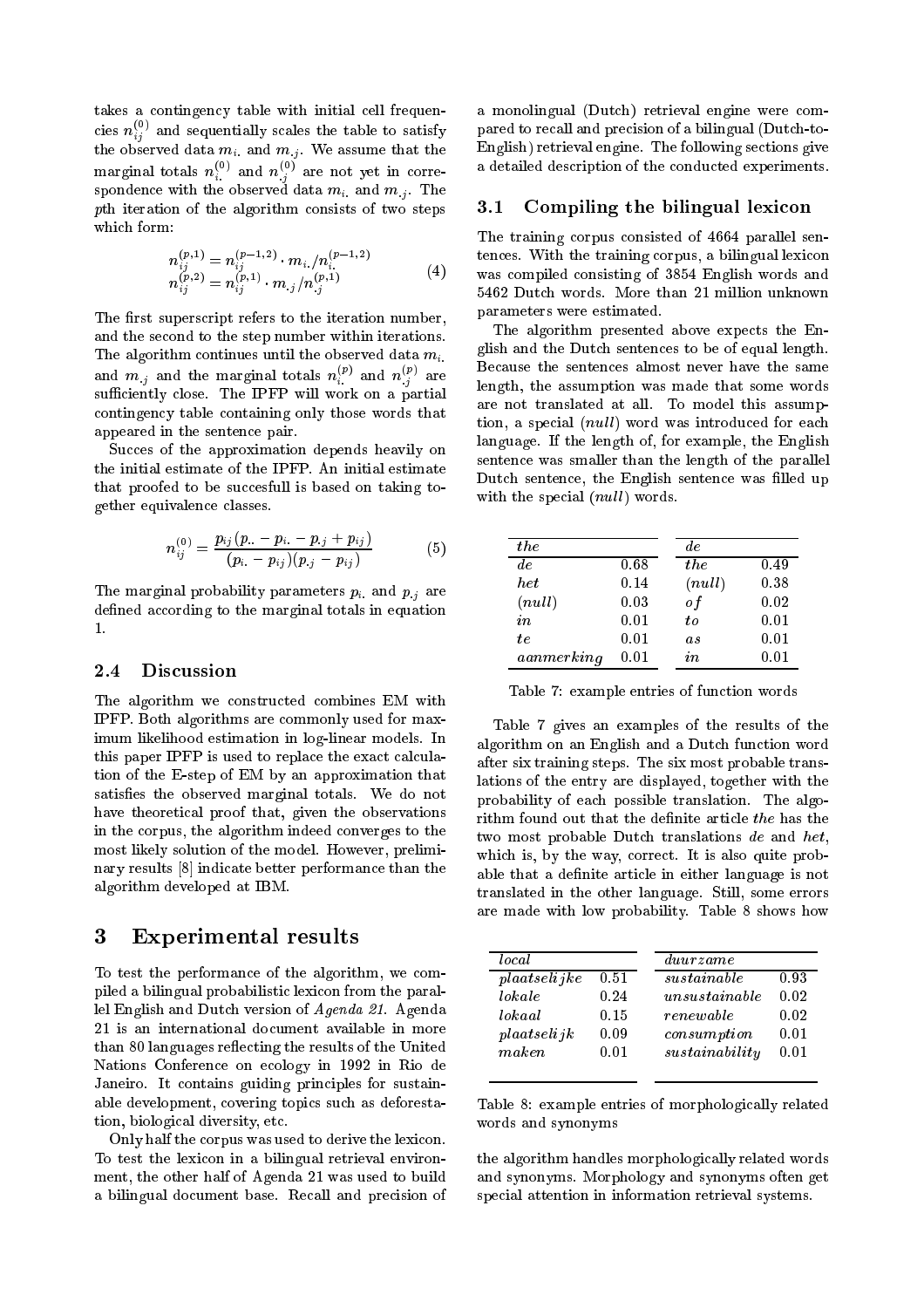Finally, table 9 shows example entries of translations that cannot be modeled very well by the approach taken in this paper. In Dutch, nouns can be compounded to form new words. For example the Dutch word volksgezondheid is a compound and should be translated as people's health. Because nouns are usually not compounded in English, the algorithm will find only a partially correct translation.

| volksgezondheid |      | health                                                                                      |                                      |
|-----------------|------|---------------------------------------------------------------------------------------------|--------------------------------------|
| health          | 1.00 | gezondheid<br>gezondheidszorg<br>volksgezondheid<br><i>gezondheidsprobl.</i><br>gezondheids | 0.28<br>0.20<br>0.11<br>0.05<br>0.04 |
|                 |      | te.                                                                                         | 0.02                                 |

Table 9: example entries of compound nouns

#### $3.2$ 3.2 Cross language retrieval results

The experiment was conducted with the help of eight naive users that retrieved fragments from the bilingual document base. The bilingual document base contained 1545 English fragments of Agenda 21 that were not used to compile the lexicon, together with their parallel Dutch translations. The native language of the volunteers was Dutch. The experiment was organised as follows:

- $(i)$  Each volunteer was asked to formulate five Dutch queries on the domain of sustainable development and ecology.
- $(ii)$  Each query was used to retrieve documents from the Dutch database, using a Boolean retrieval model and word-based indexing.
- $(iii)$  Each query was translated to its most probable English translation using the probabilistic lexicon constructed with the training part of Agenda 21.
- $(iv)$  The English query was used to retrieve documents from the English database.
- (v) The retrieved Dutch documents, together with the Dutch translations of the retrieved English documents, were presented to the user. The user had to decide of each retrieved document, if it was relevant or not.

The volunteers were only confronted with Dutch queries and with Dutch documents that they retrieved. Therefore, their ability to read, write, or translate from, English (or any human's ability to translate from English) did not effect the experiment.

A total of 41 Dutch queries was formulated by the eight volunteers. The experiment shows that even a

simple probabilistic lexicon is useful in bilingual document retrieval. With a precision 67% and relative recall of 82%, the bilingual retrieval system surprisingly seems to perform even better than the monolingual Dutch retrieval system, that retrieved documents with a precision of 78%, but relative recall of only 51%.

In order to find an explanation of the unexpected high relative recall of the bilingual retrieval system, the English queries that were generated with the bilingual lexicon were inspected. To each of the English queries a category was assigned according to the following criteria. If the query was a correct translation of the Dutch query, then it was assigned to the correct category. If the query was translated incorrect, but was able to retrieve correct fragments the query was assigned to the usable category. If the query was translated incorrect because only a part of the original was translated, then it was assigned to the *partially usable* category. If the query could not be translated at all, because the words in the query were not present in the lexicon, then it was assigned to the not translated category. Finally, we assigned the remaining queries to the incorrect category.

| correct                 |                                              |
|-------------------------|----------------------------------------------|
| Dutch query:            | afspraken over samenwerking                  |
| translated as:          | tussen landen<br>arrangements on cooperation |
|                         | between countries                            |
| usable                  |                                              |
| Dutch query:            | gezondheid van de mens                       |
| translated as:          | health the human                             |
| <i>partially usable</i> |                                              |
| Dutch query:            | verbeteren van milieubescherming             |
| translated as:          | <i>improve protection</i>                    |
| not translated          |                                              |
| Dutch query:            | het kappen van regenwouden in                |
|                         | de Filipijnen                                |
| translated as:          | ? ? in the ?                                 |
| incorrect               |                                              |
| Dutch query:            | het aandeel van windenergie tot              |
|                         | het totaal van energiebronnen                |
| translated as:          | giving? irrigated energy                     |

Table 10: translation examples

Of the 41 queries 19 fell into the correct category, 3 fell into the usable category, 10 fell into the partially usable category, 6 fell into the not translated category and 6 fell into the incorrect category. In a Boolean retrieval system, that uses word-based indexing, a translated sentence that is in any of the first two categories (correct or usable) represents a reasonable translation. By this criterion the system performed successfully 54% of the time. Only 6 out of 41 is 15% of the queries were translated incorrect.